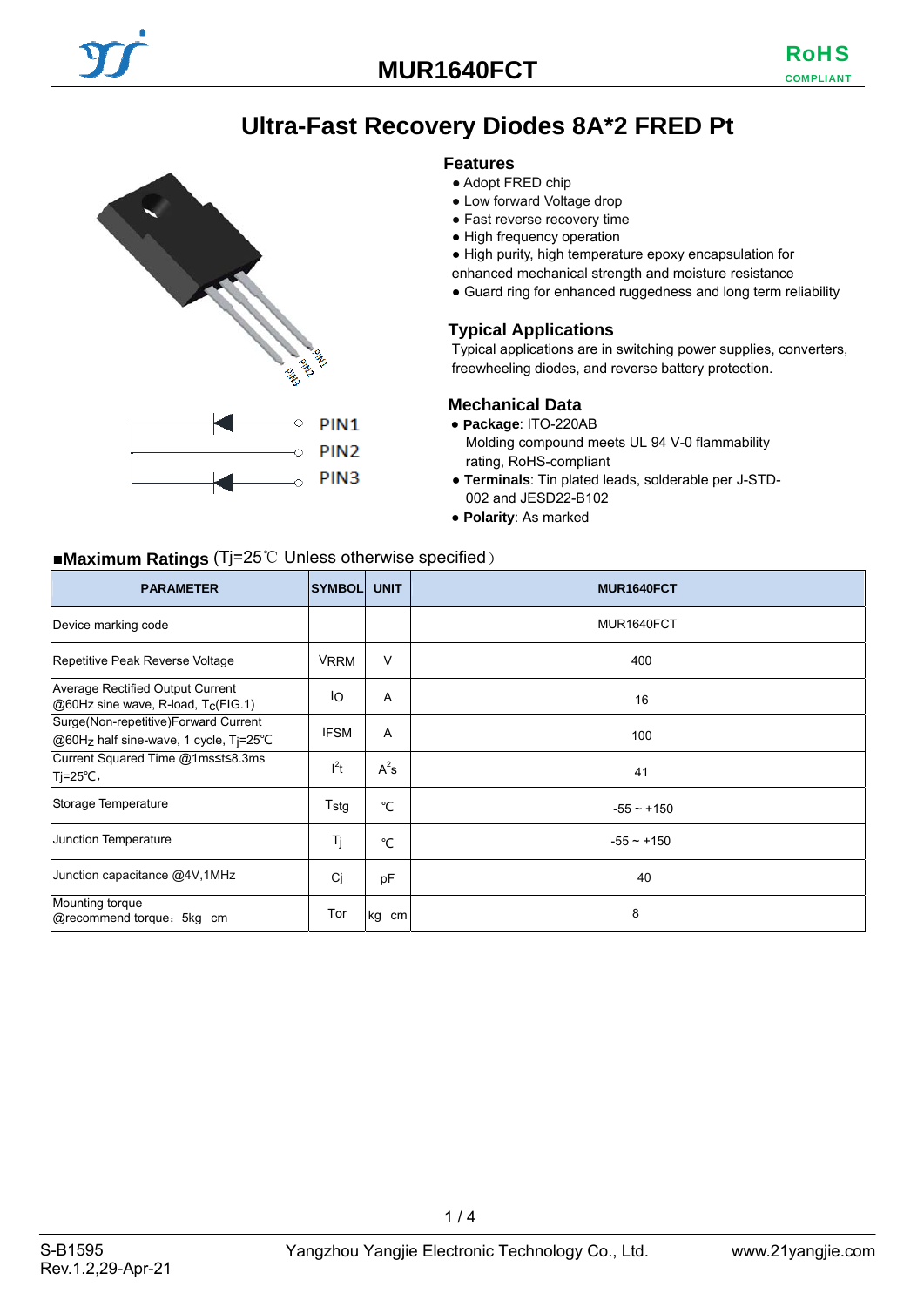#### ■**Electrical Characteristics**

| <b>PARAMETER</b>                             | <b>SYMBOL</b>     | <b>UNIT</b> | <b>TEST CONDITIONS</b>                                |                                       | <b>Min</b>               | <b>Typ</b>               | <b>Max</b> |
|----------------------------------------------|-------------------|-------------|-------------------------------------------------------|---------------------------------------|--------------------------|--------------------------|------------|
|                                              | $V_{FM}$          | $\vee$      | IFM=8.0A @Tj=25°C                                     |                                       | $\overline{\phantom{a}}$ | 1.15                     | 1.30       |
| Instantaneous forward voltage drop per diode |                   |             | IFM=8.0A @Tj=150°C                                    |                                       |                          | 0.9                      | 1.0        |
| DC reverse current at                        | I <sub>RRM1</sub> |             | VRM=VRRM<br>$Tj = 25^{\circ}C$                        |                                       |                          | $\overline{\phantom{a}}$ | 5          |
| rated DC blocking voltage per diode          | I <sub>RRM2</sub> | uA          | VRM=VRRM<br>$T = 150^{\circ}C$                        |                                       |                          | 30                       | 100        |
|                                              |                   |             | $I_F = 0.5A$ $I_{RM} = 1A$<br>$I_{RR}$ =0.25A Tj=25°C |                                       |                          | 25                       | 35         |
| Reverse Recovery Time                        | Trr               | ns          | Tj=25℃                                                | IF=8A<br>di/dt=-200A/us<br>$VRM=200V$ |                          | 33.3                     |            |
|                                              |                   |             | Tj=125℃                                               |                                       |                          | 54.5                     |            |
|                                              |                   |             | Tj=25℃                                                |                                       |                          | 3.39                     |            |
| Peak recovery current                        | <b>IRRM</b>       | A           | $Tj=125^{\circ}C$                                     |                                       |                          | 6.17                     |            |
|                                              | Qrr               | nC          | $Tj = 25^{\circ}C$                                    |                                       | $\overline{\phantom{a}}$ | 56.17                    |            |
| Reverse recovery charge                      |                   |             | Tj=125℃                                               |                                       |                          | 180                      |            |

# ■**Thermal Characteristics** (Tj=25℃ Unless otherwise specified)

| <b>PARAMETER</b>          |                           | <b>SYMBOL</b> | <b>UNIT</b> | MUR1640FCT |
|---------------------------|---------------------------|---------------|-------------|------------|
| <b>Thermal Resistance</b> | Between junction and case | Rej-C         | °CW         | 4.0        |
| Thermal Resistance        | Between junction and Air  | $R\theta J-A$ | °CW         | 50         |

# ■**Ordering Information** (Example)

| <b>PREFERED P/N</b> | UNIT WEIGHT(q)  | <b>MINIIMUM</b><br><b>PACKAGE(pcs)</b> | <b>INNER BOX</b><br><b>QUANTITY(pcs)</b> | <b>OUTER CARTON</b><br><b>QUANTITY(pcs)</b> | <b>DELIVERY MODE</b> |
|---------------------|-----------------|----------------------------------------|------------------------------------------|---------------------------------------------|----------------------|
| MUR1640FCT          | Approximate 1.6 | 50                                     | 1000                                     | 5000                                        | Tube                 |

## ■**Characteristics** (Typical)



**FIG2:Surge Forward Current Capability**

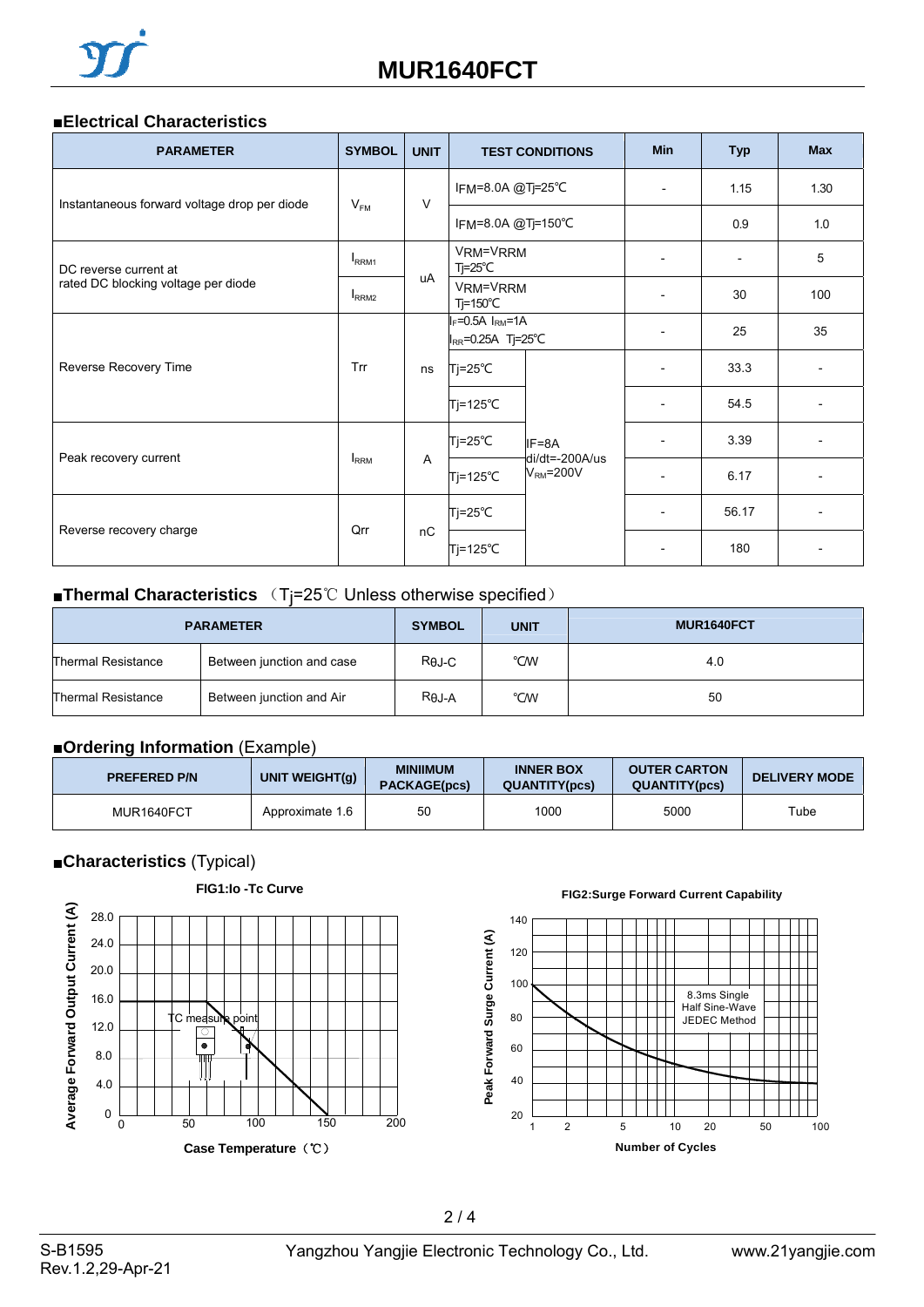



**FIG.5: Diagram of circuit and Testing wave form of reverse recovery time**



 $3/4$